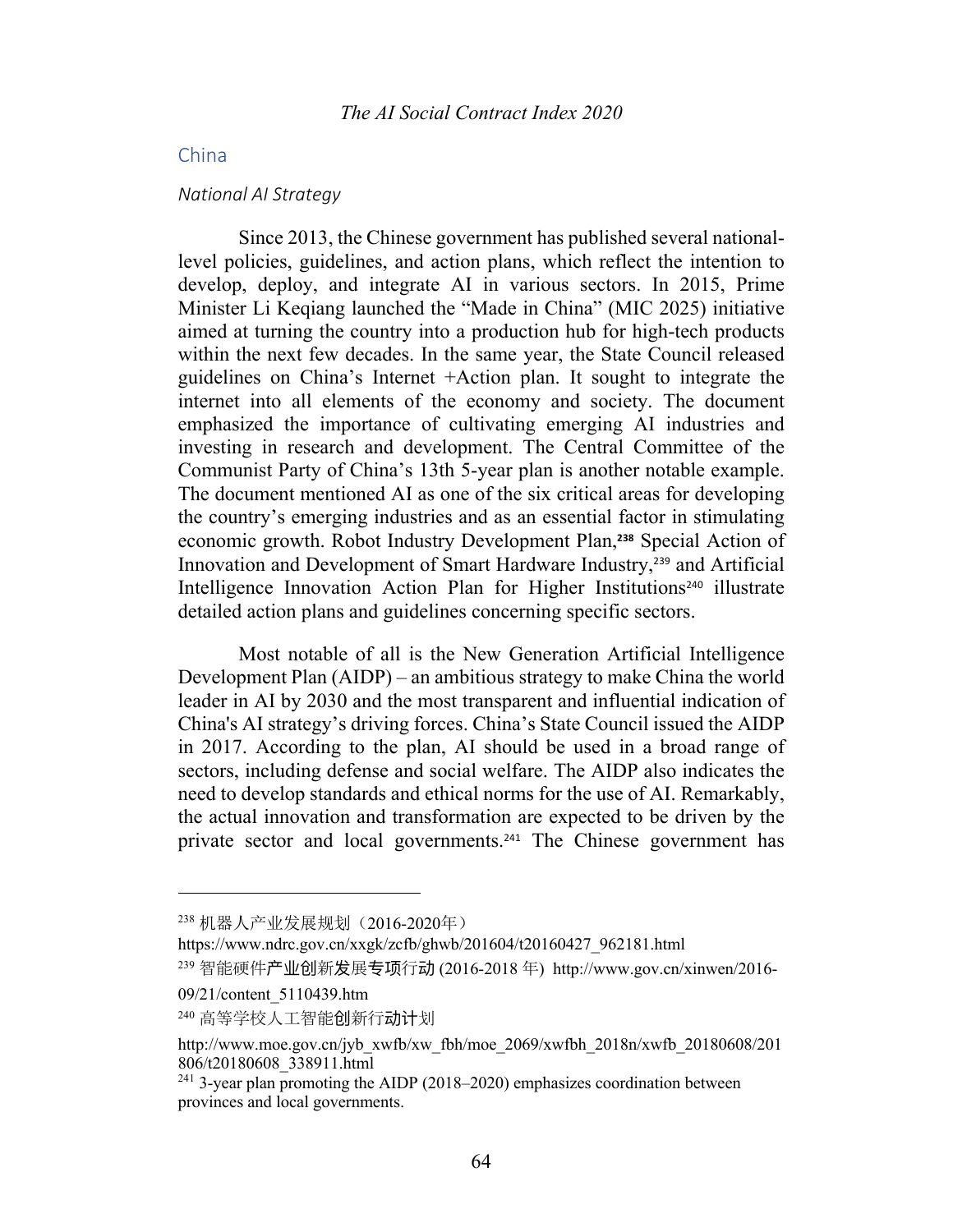handpicked three major tech giants to focus on developing specific sectors of AI, Baidu, Alibaba and Tencent.<sup>242</sup> In return, these companies receive preferential contract bidding, preferential contract bidding, more convenient access to finance, and sometimes market share protection.

With regard to local governments, there is a system of incentives for fulfilling national government policy aims. For this reason, local governments often become a testing ground for the central government's policies. A clear example of this are the surveillance technologies that were first tested in Xinjiang<sup>243</sup> to research into "ethnic" aspects of AI-enabled facial recognition templates distinguishing "Uyghur" features. <sup>244</sup> Chinese cities and provinces, regional administrations compete for the new AI incentives. While large metropolises, such as Tianjin and Shanghai, have already launched multi-billion-dollar AI city Venture Capital funds and converted entire districts and islands for new AI companies. Other provinces are still in the process of learning and development.

# *AI Core Values*

# *International Competition & National Security*

The AIDP strategy document states that "the development of AI [is] … a major strategy to enhance national competitiveness and protect national security" and that China will "[p]romote all kinds of AI technology to become quickly embedded in the field of national defense innovation."

At the 8th Beijing Xiangshan Forum (BXF),<sup>245</sup> China's major platform for international security and defense dialogue, Major General

https://www.giswatch.org/node/6165#\_ftn33

<sup>242</sup> Meng Jing and Sarah Dai, *China recruits Baidu, Alibaba and Tencent to AI 'national team,'* South China Morning Post (Nov. 21, 2017), https://www.scmp.com/tech/chinatech/article/2120913/china-recruits-baidu-alibaba-and-tencent-ai-national-team.

<sup>243</sup> Angela Dely, *Algorithmic oppression with Chinese characteristics: AI against Xinjiang's Uyghurs*, Global Information Society Watch (2019),

<sup>244</sup> Zuo, H., Wang, L., & Qin, J. (2017). XJU1: *A Chinese Ethnic Minorities Face Databas*e. Paper presented at IEEE International Conference on Machine Vision and Information Technology

<sup>(</sup>CMVIT). https://ieeexplore.ieee.org/abstract/document/7878646

<sup>245</sup> Rajeev Ranjan Chaturvedy, *Beijing Xiangshan Forum and the new global security landscape*, EastAsiaForum (Dec. 1, 2018),

https://www.eastasiaforum.org/2018/12/01/beijing-xiangshan-forum-and-the-new-globalsecurity-landscape/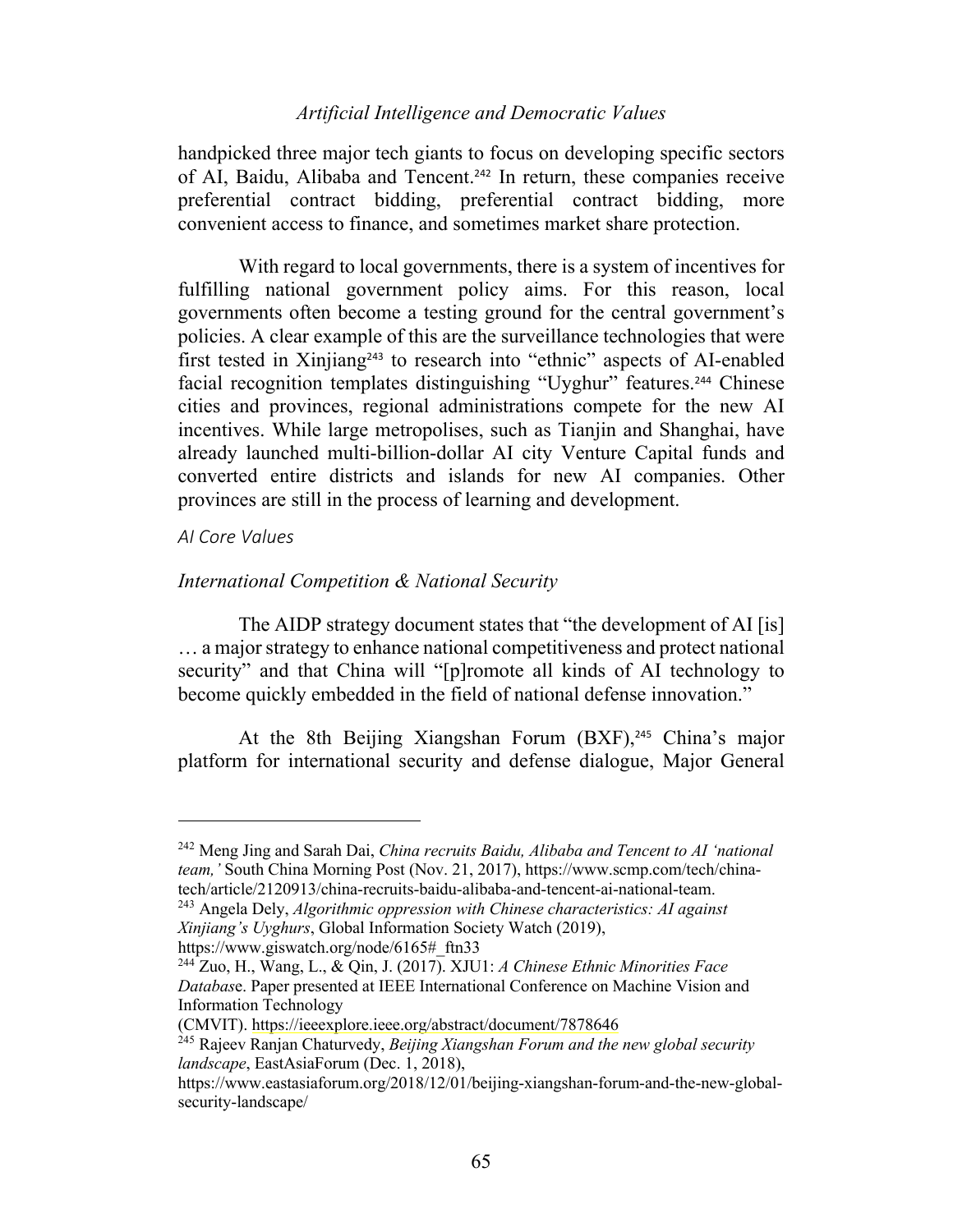Ding Xiangrong, Deputy Director of the General Office of China's Central Military Commission, gave a major speech in which he stated that China's military goals are to use AI to advance Chinese military.<sup>246</sup> Another speaker Zeng Yi, a senior executive at China's third largest defense company, predicted that by 2025 lethal autonomous weapons, military command decision-making would be commonplace and said that ever-increasing military use of AI is "inevitable." Notably, he emphasized that military AI would replace the human brain and exercise independent judgment by stating that "AI may completely change the current command structure, which is dominated by humans" to one that is dominated by an "AI cluster." These sentiments are shared by academics from the People's Liberation Army (PLA) who believe that AI will be used to predict battlefield situations and outpace human decision-making.<sup>247</sup>

China's Ministry of National Defense has established two major new research organizations focused on AI and unmanned systems: the Unmanned Systems Research Center (USRC) and the Artificial Intelligence Research Center (AIRC).<sup>248</sup> According to some experts, China is pursuing the most aggressive strategy for developing AI for military uses among the major military powers.<sup>249</sup> In the spring of 2017, a civilian Chinese university with ties to the military demonstrated an AI-enabled swarm of 1,000 uninhabited aerial vehicles at an airshow. A media report released after the fact showed a computer simulation of a similar swarm formation finding and destroying a missile launcher.<sup>[1]</sup> Open-source publications indicate that China is also developing a suite of AI tools for cyber operations.<sup>[1] [12]</sup>

*Economic Development*

<sup>246</sup> Elsa Kania, "*AlphaGo and Beyond: The Chinese Military Looks to Future 'Intelligentized' Warfare*." Lawfare (June 5,

<sup>2017),</sup> https://www.lawfareblog.com/alphago-and-beyond-chinese-military-looks-futureintelligentized-warfare.

 $247$  Kania EB (2017a) 杀手锏 and 跨越发展: trump cards and leapfrogging. Strategy

Bridge. https ://thestrategybridge.org/the-bridge/2017/9/5/-and-trump-cards-andleapfrogging

<sup>248</sup> Gregory C. Allen, *Understanding China's AI Strategy: Clues to Chinese Strategic Thinking on Artificial Intelligence and National Security* 4-9, Center for a New American Security (Feb. 6, 2019), https://www.cnas.org/publications/reports/understanding-chinas-ai-strategy

<sup>249</sup> Adrian Pecotic, *Whoever Predicts the Future Will Win the AI Arms Race*, Foreign Policy (Mar. 5, 2019), https://foreignpolicy.com/2019/03/05/whoever-predicts-the-futurecorrectly-will-win-the-ai-arms-race-russia-china-united-states-artificial-intelligencedefense/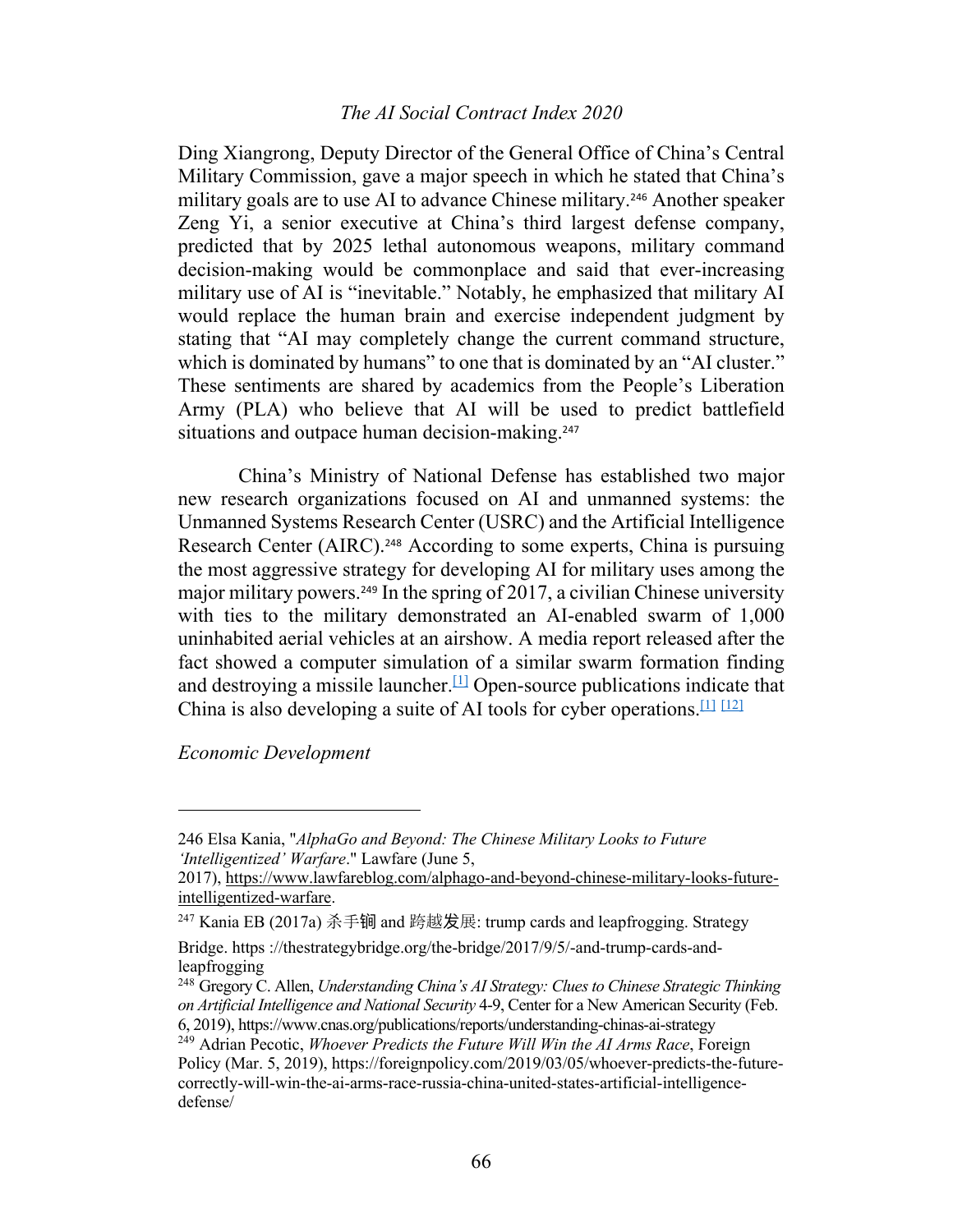The AIDP promotes and highlights the reconstruction of economic activities using AI as the driving force behind a new round of industrial transformation, which will "inject new kinetic energy into China's economic development."<sup>250</sup> Guiding Opinions on Promoting on Promoting Integration of AI and Real Economy further specifies that with high integration and strong empowerment, AI is expected to boost the transition of China's economy from high-speed development to high-quality development.<sup>251</sup> Moreover, President Xi has frequently spoken of the centrality of AI to the country's overall economic development. 252

Notably, the Chinese government is better prepared than many other countries when it comes to the longer-term challenges of automation. <sup>253</sup> For instance, there are higher education courses that address the shortage in AI skills and support the skilled labor required in the information age.<sup>254</sup> China has oriented its education system to prioritize high-proficiency in science, technology, and engineering<sup>255</sup> and has issued several policy directives toward this end.<sup>256</sup> According to China's New Generation of AI Development Report 2020, in 2019, 180 Chinese universities added AI,

(2018) The Economist Intelligence Unit.

<sup>250</sup> New America, *China's 'New Generation Artificial Intelligence Development Plan'*  (English translation) (2017), https://www.newamerica.org/cybersecurity-

initiative/digichina/blog/full-translation-chinas-new-generation-artificial-intelligencedevelopment-plan-2017/

 $251$  Xi Jinping presided over the seventh meeting of the Central Committee for deepening reform in an all-round way.

Keep a stable direction, highlight actual results, make all efforts to tackle difficulties, and unswervingly promote the implementation of major reform measures People's Daily, http://paper.people.com.cn/rmrb/html/2019-03/20/nw.D110000renmrb\_20190320\_2-01.htm

<sup>252</sup> Jeffrey Ding, *Deciphering China's AI dream*. Centre for Governance of AI, Future of Humanity Institute, University of Oxford, Oxford, https://www.fhi.ox.ac.uk/wp-

content/uploads/Deciphering\_Chinas\_AI-Dream.pdf. Elsa B Kania, *China's embrace of AI: Enthusiasm and challenges,* European Council on Foreign Relations (Nov. 6, 2018), https://ecfr.eu/article/commentary\_chinas\_embrace\_of\_ai\_enthusiasm\_and\_challenges/ <sup>253</sup> The Automation Readiness Index: *Who is Ready for the Coming Wave of Automation?*

https://www.automationreadiness.eiu.com/static/download/PDF.pdf

<sup>254</sup> Fang A (2019*) Chinese colleges to offer AI major in challenge to US*. Nikkei Asian Review. https ://asia.nikkei.com/Business/China

<sup>-</sup>tech/Chinese-colleges-to-offer-AI-major-in-challenge-to-US

<sup>255</sup> *Is China ready for intelligent automation?* (2018) China Power, Center for Strategic and International Studies. https://chinapower.csis.org/china-intelligent-automation/ <sup>256</sup> the National Medium- and Long-term Education Reform and Development Plan (2010-2020)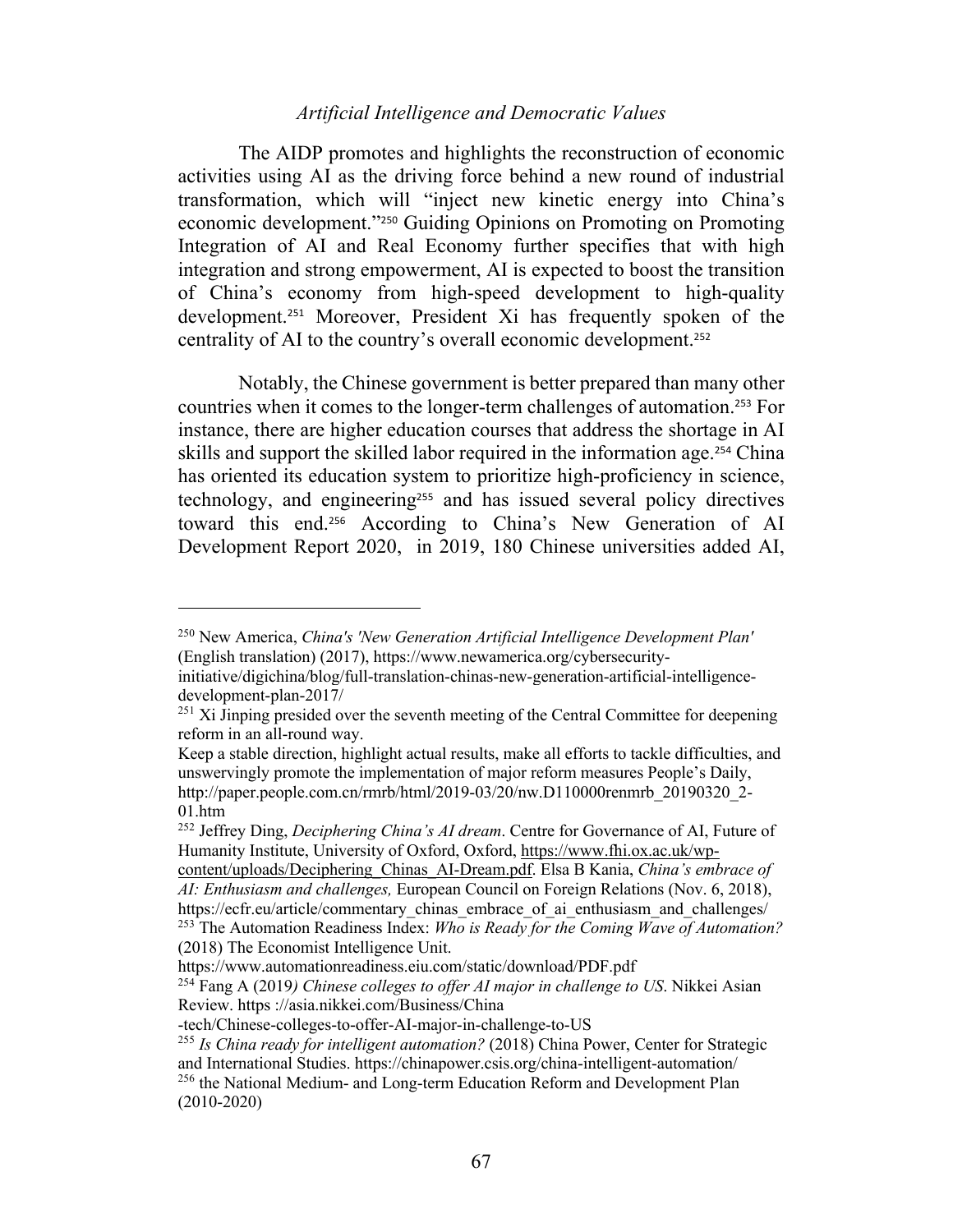undergraduate majors. Among them, 11 universities, including Peking University, established new academic institutes designated for AI research.

# *Social Governance and Welfare*

Social governance is another area in which AI is promoted as a strategic opportunity for China. The Chinese authorities focus on AI as a way of overcoming social problems and improving the welfare of citizens.<sup>257</sup> Specifically, in the healthcare reform,<sup>258</sup> environmental protection<sup>259</sup>, the administration of justice,<sup>260</sup> and Social Credit System or Social Score.<sup>261</sup> Another concrete example of how China is using AI in social governance can be seen in the sphere of internal security and policing. China has been at the forefront of the development of smart cities equipped with surveillance technologies, such as facial recognition and cloud computing. A recent proposal for the southwestern Chinese city of Chongqing would put "AI in charge."<sup>262</sup> Today's half of the world's smart cities are located within China. Thus, these ambitious goals exemplify the Chinese government's intent to rely on AI technology for social governance and also for control of the behavior of its citizens.

<sup>257</sup> Heilmann S (2017) *Big data reshapes China's approach to governance*. Financial Times https://www.ft.com/content/43170fd2-a46d-11e7-b797-b61809486fe2

 $^{258}$  Ho A (2018) AI can solve China's doctor shortage. Here's how. World Economic Forum. https ://www.wefor um.org/agend a/2018/09/ai-can-solve -china -s-docto r-short age-here-s-how/.

 $^{259}$  Kostka G, Zhang C (2018) Tightening the grip: environmental governance under Xi Jinping. Environ Politics 27(5):769–781. https ://doi.org/10.1080/09644

<sup>016.2018.1491116;</sup> AI-powered waste management underway in China (2019) People's Daily Online. https ://en.peopl e.cn/n3/2019/0226/c9864 9-9549956.html

 $^{260}$  Finder S (2015) China's master plan for remaking its courts. The Diplomat.

https://thediploma t.com/2015/03/chinas-master-plan-forremaking-its-courts/; Li A (2016) Centralization of power in the pursuit of law-based governance: legal reform in China under the Xi Administration. China Prospect 2016:2

<sup>261</sup> Severine Arsene, China's Social Credit System: A Chimera with Real Claws, Asie Visions, 2019

https://www.ifri.org/sites/default/files/atoms/files/arsene\_china\_social\_credit\_system\_20 19.pdf

<sup>262</sup> Umberto Bacchi, *'I know your favorite drink': Chinese smart city to put AI in charge,* Reuters (Dec. 5, 2020), https://news.trust.org/item/20201203131328-4n7on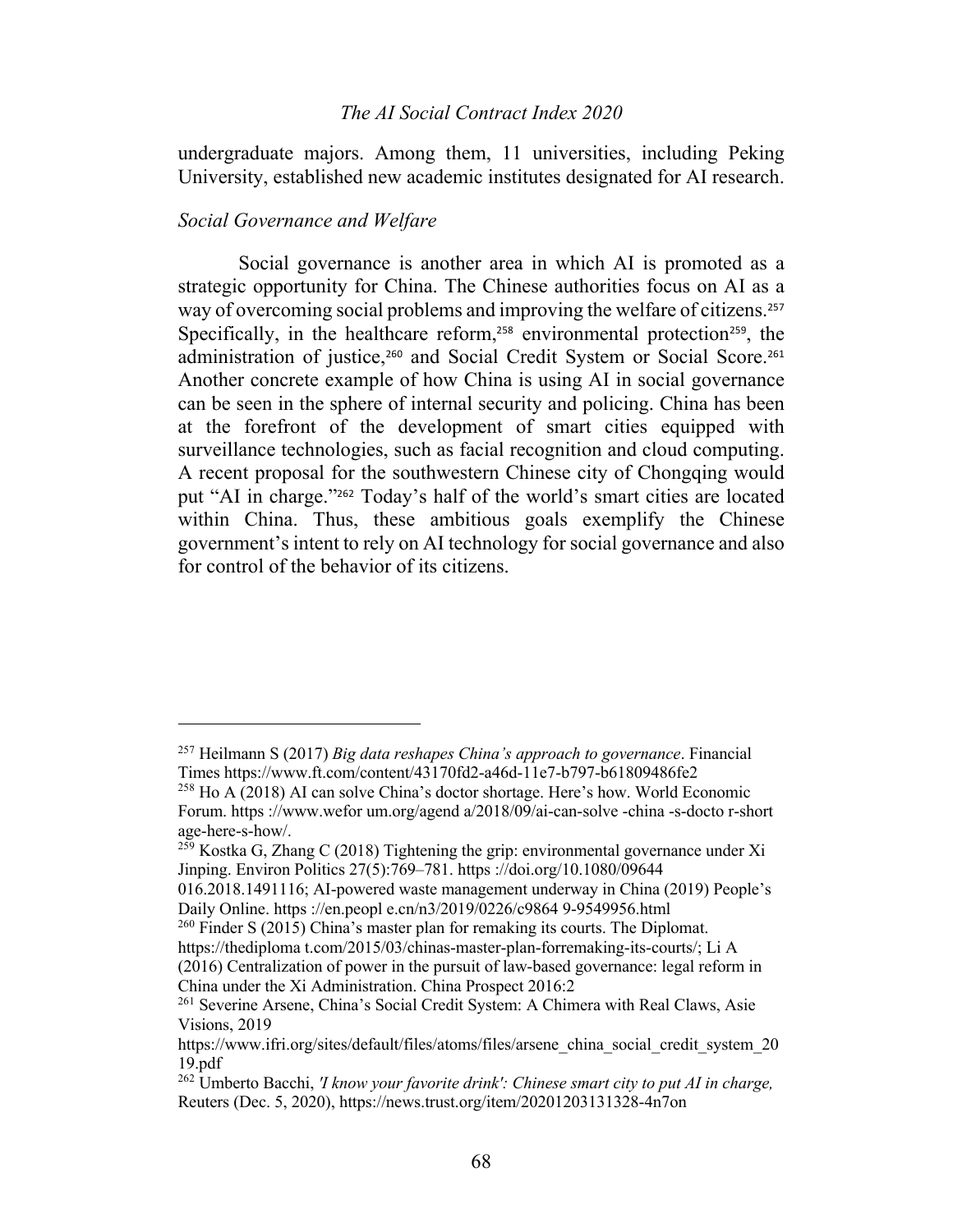#### *Facial Recognition*

There are many reports on China's use of facial recognition technology against ethnic minorities.<sup>263</sup> The discriminatory ways in which state organs, companies and academics have researched, developed and implemented facial recognition in China would seem not to comply with the OECD AI Principles or as the Governance Principles for the New Generation Artificial Intelligence. The deployment of facial recognition has also provoked opposition within China.<sup>264</sup> This gap between stated ethical principles and on-the-ground applications of AI demonstrate the weakness of unenforceable ethics statements. (See section below regarding AI and Surveillance).

#### *Medical AI*

In China, the ultimate ambition of AI is to liberate data for public health purposes. The AIDP, outlines the ambition to use AI to "strengthen epidemic intelligence monitoring, prevention and control," and to "achieve breakthroughs in big data analysis, Internet of Things, and other key technologies" for the purpose of strengthening intelligent health management. The State Council's 2016 official notice on the development and use of big data in the healthcare sector, also explicitly states that health and medical big data sets are a national resource and that their development should be seen as a national priority to improve the nation's health.<sup>265</sup> However, there is a rising concern that relaxed privacy rules and the transfer of personal data between government bodies will promote the collection and aggregation of health data without the need for individual consent.<sup>266</sup> Some experts warn that this concept of public health and social welfare in China will diminish already weak safeguards for personal data.

*ethics, and regulation*, AI and Society (June 17, 2020),

<sup>263</sup> Joi Ito, *My talk at the MIT-Harvard Conference on the Uyghur Human Rights Crisis*  (May 2, 2019), https://joi.ito.com/weblog/2019/05/02/my-talk-at-the-.html.

<sup>264</sup> Seungha Lee, *Coming into Focus: China's Facial Recognition Regulations,* Center for Strategic and International Studies (May 4, 2020), https://www.csis.org/blogs/trusteechina-hand/coming-focus-chinas-facial-recognition-regulations

<sup>265</sup> Zhang Zhihao, China to focus on innovation to boost economy, lives, China Daily (Sept. 1, 2018),

https://www.chinadaily.com.cn/a/201801/09/WS5a543bd5a31008cf16da5fa9.html <sup>266</sup> Huw Roberts, Josh Cowls, Jessica Morley, Mariarosaria Taddeo, Vincent Wang, Luciano Floridi, *The Chinese approach to artificial intelligence: an analysis of policy,* 

https://link.springer.com/article/10.1007/s00146-020-00992-2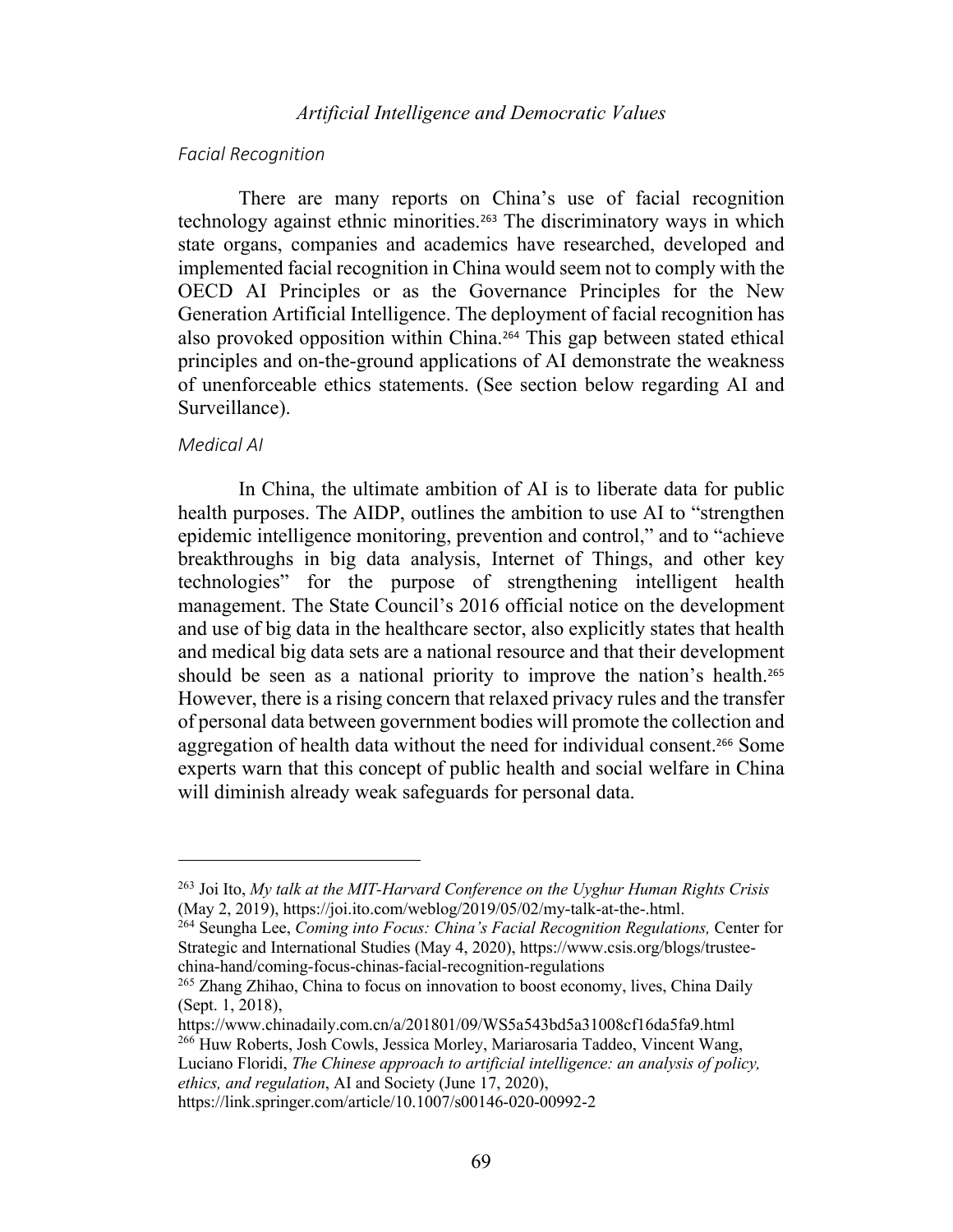#### *Use of AI in Covid-19 Response*

In June 2020, the State Council released a White Paper, entitled "Fighting COVID-19: China in Action," which provides that China has "fully utilized" artificial intelligence to not only research, analyze, and forecast COVID-19 trends and developments, but also to track infected persons, identify risk groups, and facilitate the resumption of normal business operations."<sup>267</sup> During the pandemic, China has used AI for surveillance of infected individuals and medical imaging. China also sought to reduce human interaction by using computers and robots for various purposes and have proven to be very effective in reducing exposure, providing necessary services such as assistance for healthcare professionals, improving efficiency in hospitals, and precautionary measures for returning to normal business operations.<sup>268</sup>

#### *AI Ethics*

Despite widely reported cases of unethical use of AI in China, the Chinese authorities, private companies and academia have been active in the global trend towards formulating and issuing statements on AI ethics. The AIDP goes as far as to outline a specific desire for China to become a world leader in defining ethical norms and standards for AI.<sup>269</sup> There has been a recent wave of attempts to define ethical standards by both government bodies and private companies.

In 2017, China's Artificial Intelligence Industry Alliance (AIIA), released a draft "joint pledge" on self-discipline in the artificial intelligence (AI) industry - emphasizing AI ethics, safety, standardization, and international engagement.<sup>270</sup>

<sup>&</sup>lt;sup>267</sup> "Full Text: Fighting COVID-19: China in Action," Xinhua News via the State Council, June 7, 2020, https://archive.vn/NYJQg.

<sup>268</sup> Emily Weinstain, *China's use of AI in its Covid-19 Response,* the Center for Security and Emerging Technology (Aug. 2020), https://cset.georgetown.edu/research/chinas-useof-ai-in-its-covid-19-response/

<sup>269</sup> *China's 'New Generation Artificial Intelligence Development Plan'* (July 20, 2017) (English translation), https://www.newamerica.org/cybersecurity-

initiative/digichina/blog/full-translation-chinas-new-generation-artificial-intelligencedevelopment-plan-2017/

<sup>270</sup> *Chinese AI Alliance Drafts Self-Discipline 'Joint Pledge'* (June 17, 2019) (English translation) https://www.newamerica.org/cybersecurity-

initiative/digichina/blog/translation-chinese-ai-alliance-drafts-self-discipline-joint-pledge/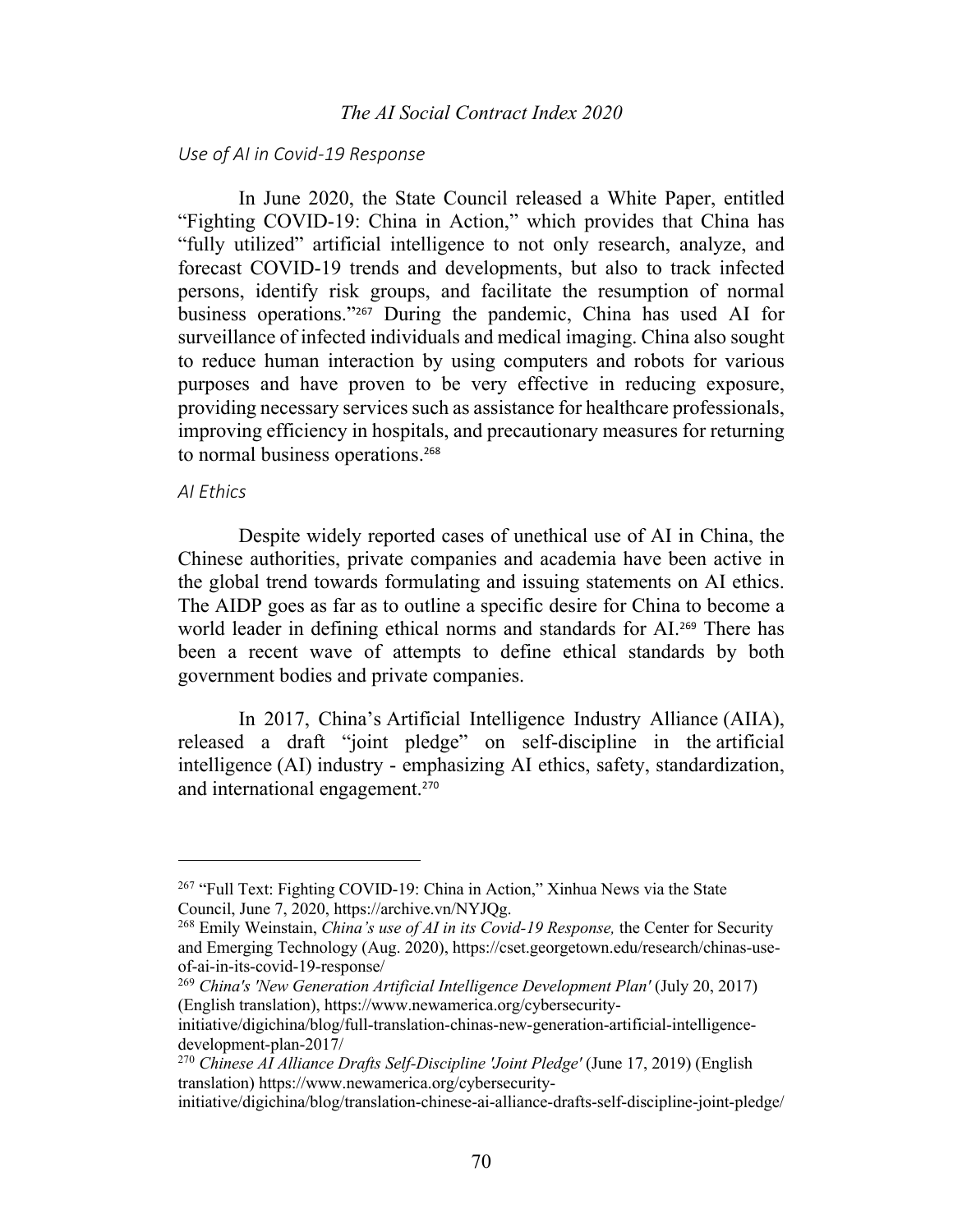In 2019, the Beijing Academy of Artificial Intelligence (BAAI) released the Beijing AI Principles<sup>271</sup> to be followed for the research and development, use, and governance of AI. The Beijing Principles are centered around doing good for humanity, using AI "properly," and having the foresight to predict and adapt to future threats. But just like other principles presented, they are still very vague.

In line with these principles, Governance Principles for Developing Responsible Artificial Intelligence<sup>272</sup> prepared in 2019, by the National New Generation Artificial Intelligence Governance Expert Committee that was established by China's Ministry of Science and Technology. This document outlines eight principles for the governance of AI: harmony and friendliness, fairness and justice, inclusivity and sharing, respect for human rights and privacy, security, shared responsibility, open collaboration and agility to deal with new and emerging risks. Above all else, AI development should begin from enhancing the common well-being of humanity, states the document.

Another important document is a white paper on AI standards<sup>273</sup> released in 2018 by the Standardization Administration of the People's Republic of China, the national level body responsible for developing technical standards. Three key principles for setting the ethical requirements of AI technologies are (1) the ultimate goal of AI is to benefit human welfare; (2) transparency and the need to establish accountability as a requirement for both the development and the deployment of AI systems and solutions; (3) protection of intellectual property.

It is apparent that these principles bear some similarity to the OECD AI Principles. Nevertheless, the principles established in China place a greater emphasis on social responsibility, community relations, national security and economic growth, with relatively less focus on individual rights. However, establishing ethical AI principles can be viewed as a first

<sup>271</sup> Beijing Principles, https://www.baai.ac.cn/news/beijing-ai-principles-en.html

<sup>272</sup> *Chinese Expert Group Offers 'Governance Principles' for 'Responsible AI'* (June 17, 2019) (English translation), https://www.newamerica.org/cybersecurity-

initiative/digichina/blog/translation-chinese-expert-group-offers-governance-principlesresponsible-ai/

<sup>273</sup> Jeffrey Ding and Paul Triolo, *Translation: excerpts from China's 'White Paper on Artificial Intelligence Standardization,'* New America (June 20, 2018), https

<sup>://</sup>www.newamerica.org/cybersecurity-initiative/digichina/blog/translation-excerptschinas-white -paper-artificial-intelligence-standardization /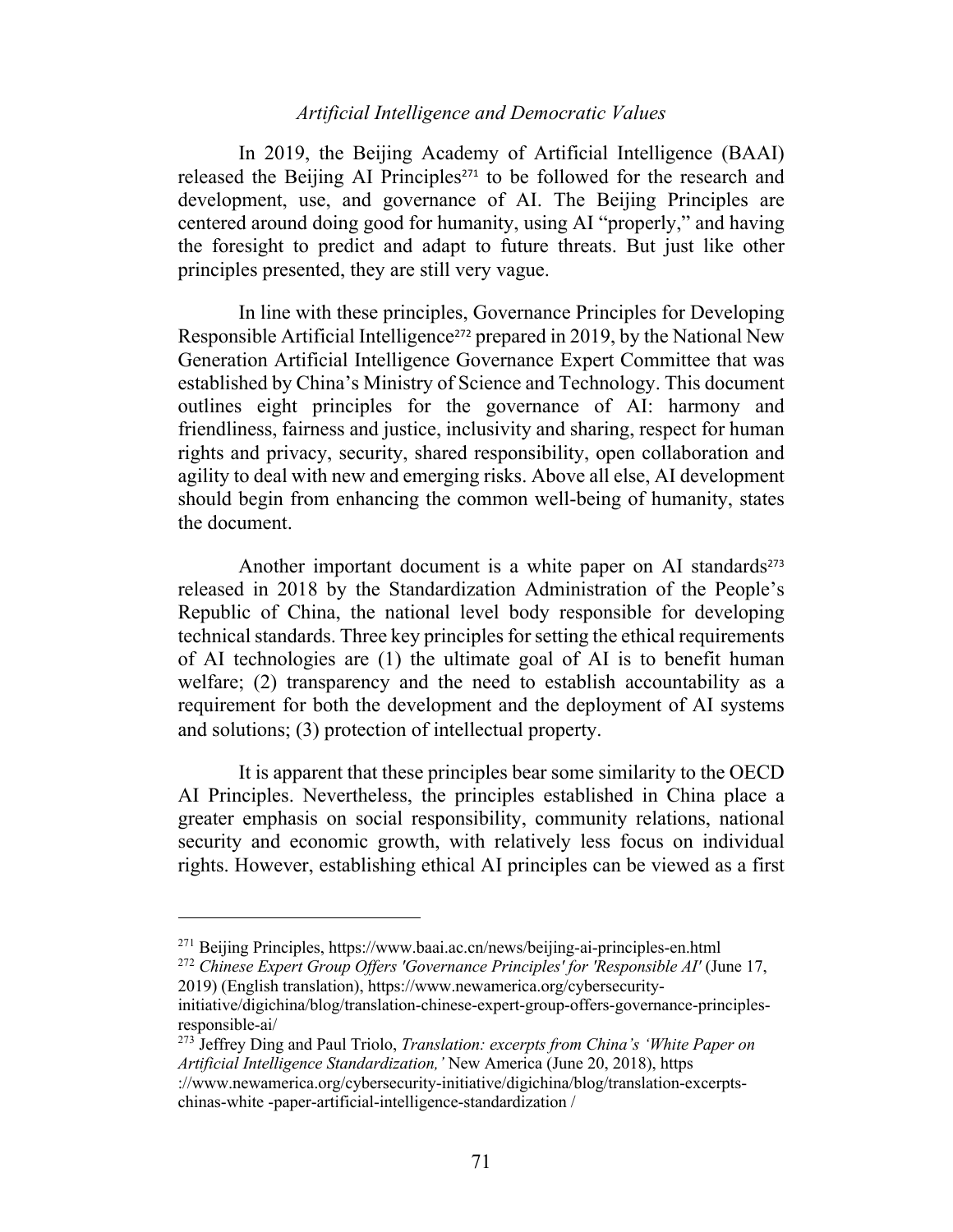step and a signal that China wishes to become engaged in a dialogue with international partners.

#### *AI and Surveillance*

As early as the 2008 Beijing Olympics, China began to deploy new technologies for mass surveillance.<sup>274</sup> China put in place more than two million CCTV cameras in Shenzen, making it the most watched city in the world.<sup>275</sup> In recent years the techniques for mass surveillance have expanded rapidly, most notably in Shenzen, also to oversee the Muslim minority group the Uyghurs, and in Hong Kong. Modern systems for mass surveillance rely on AI techniques for such as activities as facial recognition, communications analysis and location tracking. As one industry publication has reported, "In the world of surveillance, no country invests more in its AI-fueled startups and growth-stage businesses than China. And no technology epitomises this investment more than facial recognition—a technology that courts more controversy than almost any other."<sup>276</sup> Forbes continues, "But a thriving domestic tech base has done nothing to quell the concerns of citizens. China is held up as a Big Brother example of what should be avoided by campaigners in the West, but that doesn't help people living in China."

In September 2019, China's information-technology ministry announced that telecom carriers must scan the face of anyone applying for mobile and internet service.<sup>277</sup> There are over 850 million mobile Internet

<sup>274</sup> EPIC/*Privacy International, Privacy and Human Rights: An International Survey of Privacy Laws and Developments* (2006) (Report on People's Republic of China), http://www.worldlii.org/int/journals/EPICPrivHR/2006/PHR2006-People\_s.html;

<sup>275</sup> Naomi Wolf, *China's All-Seeing Eye With the help of U.S. defense contractors, China is building the prototype for a high-tech police state. It is ready for export*, Rolling Stone (May 15, 2018), https://www.commondreams.org/views/2008/05/15/chinas-all-seeingeye.

<sup>276</sup> Zak Doffman, *Hong Kong Exposes Both Sides Of China's Relentless Facial Recognition Machine* (Aug. 26, 2019),

https://www.forbes.com/sites/zakdoffman/2019/08/26/hong-kong-exposes-both-sides-ofchinas-relentless-facial-recognition-machine/

 $277$  Jane Li, Getting a new mobile number in China will involve a facial-recognition test, Quartz (Oct. 3, 2019), https://qz.com/1720832/china-introduces-facial-recognition-stepto-get-new-mobile-number/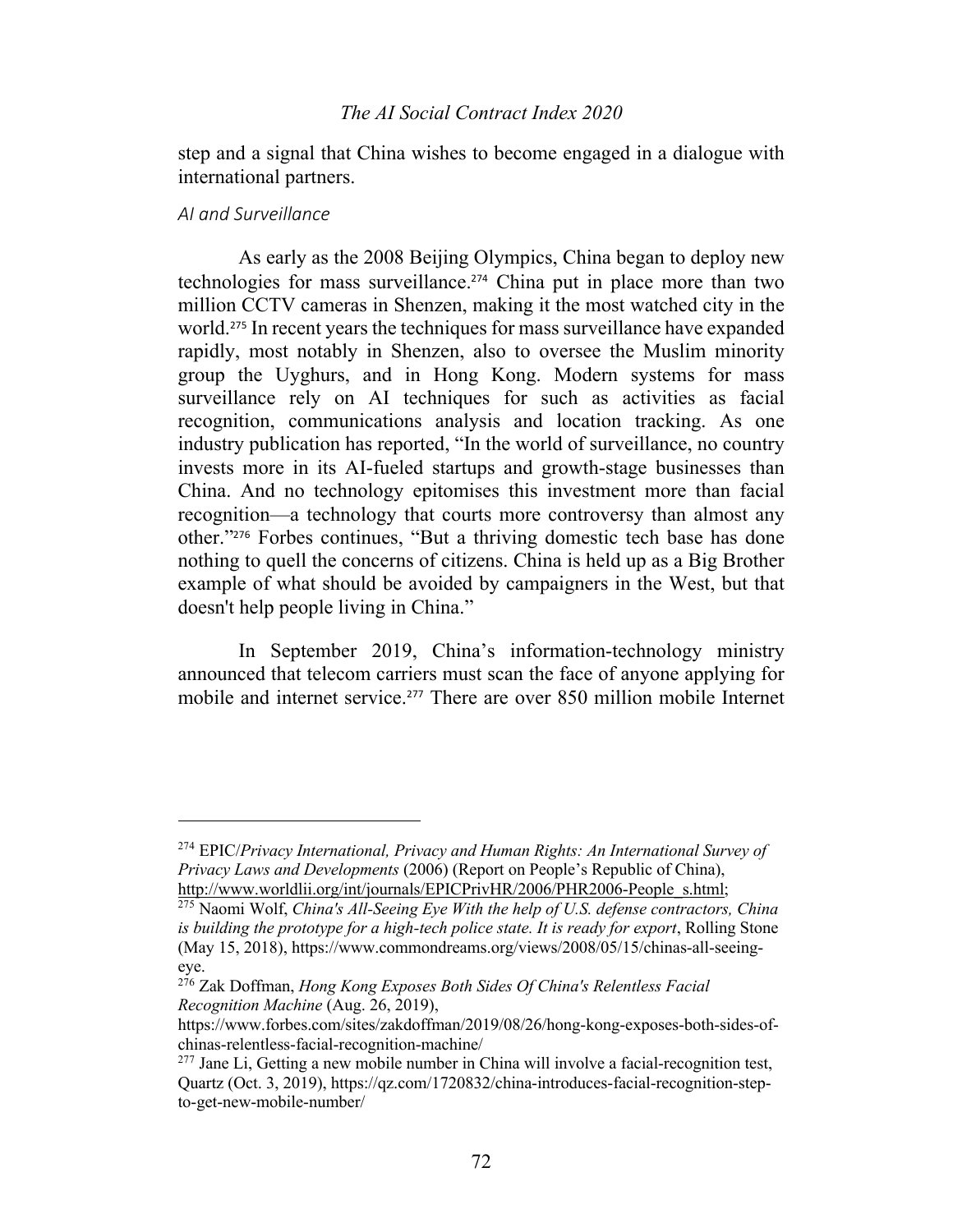users in China. Meanwhile, the Hong Kong government invoked emergency powers in October 2019 to ban demonstrators from wearing face masks.<sup>278</sup>

Protests in Hong Kong over the use of facial surveillance are widespread. Umbrellas once used to deflect pepper spray, are now deployed to shield protester activities from the digital eyes of cameras. <sup>279</sup> It is notable that the battle over the use of facial surveillance in Hong Kong began with widespread public protests about a national security law that extended police authority over the semi-autonomous region.<sup>280</sup> According to the AP, "Young Hong Kong residents protesting a proposed extradition law that would allow suspects to be sent to China for trial are seeking to safeguard their identities from potential retaliation by authorities employing mass data collection and sophisticated facial recognition technology."<sup>281</sup>

China is also exporting the model of mass surveillance by facial recognition to other parts of the world. A detailed report, published in *The Atlantic* in September 2020, stated that "Xi Jinping is using artificial intelligence to enhance his government's totalitarian control—and he's exporting this technology to regimes around the globe."<sup>282</sup> According to *The Atlantic,* "Xi's pronouncements on AI have a sinister edge. Artificial intelligence has applications in nearly every human domain, from the instant translation of spoken language to early viral-outbreak detection. But Xi also wants to use AI's awesome analytical powers to push China to the cutting edge of surveillance. He wants to build an all-seeing digital system of social control, patrolled by precog algorithms that identify potential dissenters in real time."

<sup>278</sup> Ilara Maria Sala, *Hong Kong is turning to a 1922 law that was used to quell a seamen's strike to ban face masks,* Quartz (Oct. 4, 2019), https://qz.com/1721951/antimask-law-the-1922-origins-of-hong-kongs-emergency-powers/

<sup>279</sup> Paul Mozur and Lin Qiqing, *Hong Kong Takes Symbolic Stand Against China's High-Tech Controls*, New York Times (Oct. 3, 2019),

https://www.nytimes.com/2019/10/03/technology/hong-kong-china-techsurveillance.html

<sup>280</sup> BBC, *Hong Kong security law: What is it and is it worrying*? (June 30, 2020), https://www.bbc.com/news/world-asia-china-52765838

<sup>281</sup> Christopher Bodeen, *Hong Kong protesters wary of Chinese surveillance technology* (June 13, 2019), https://apnews.com/article/028636932a874675a3a5749b7a533969

<sup>282</sup> Ross Anderson, *The Panopticon is Already Here*, The Atlantic (Sept. 2020),

https://www.theatlantic.com/magazine/archive/2020/09/china-ai-surveillance/614197/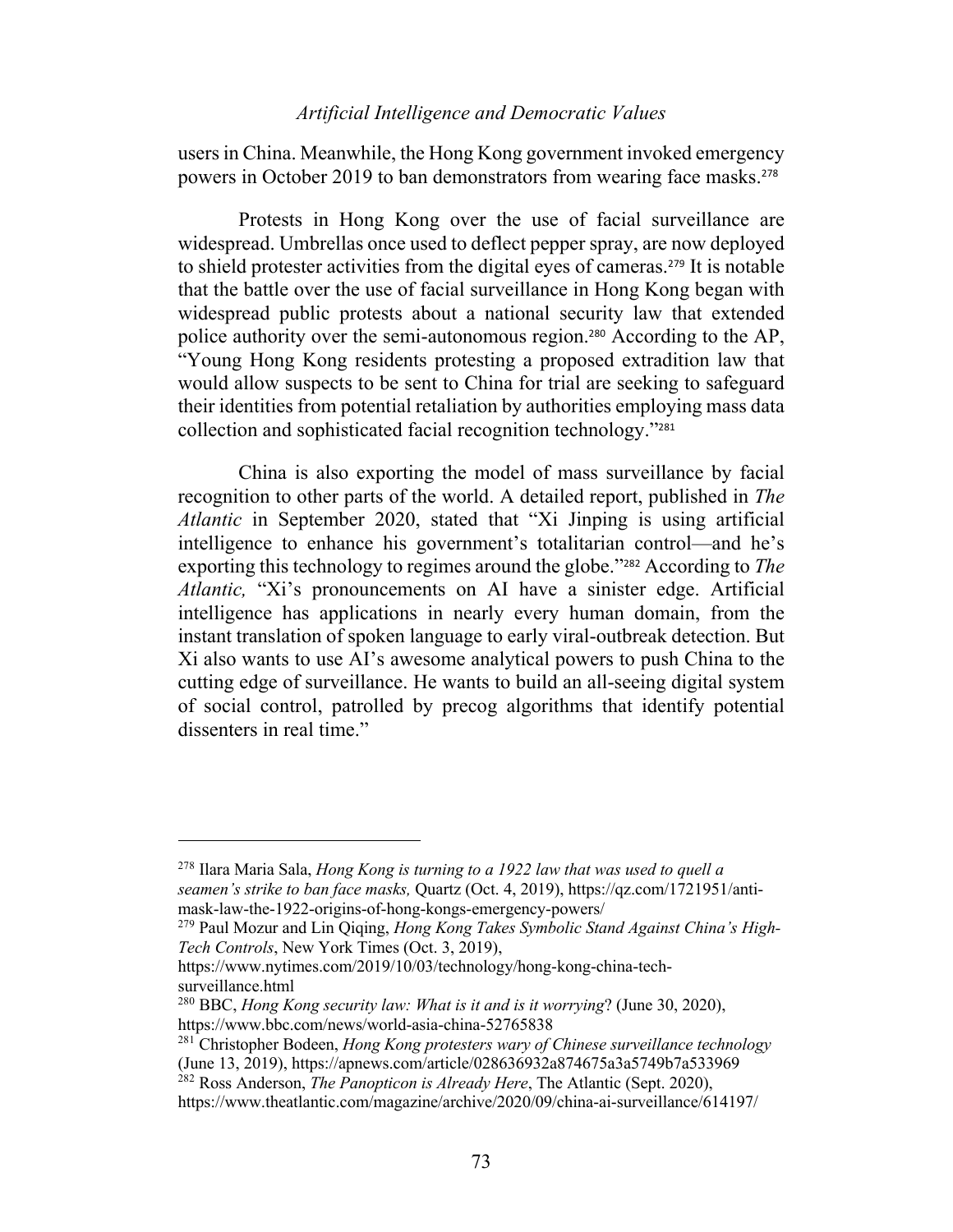In September 2020, the United States State Department issued voluntary guidelines for American companies "to prevent their products or services . . . from being misused by government end-users to commit human rights abuses."<sup>283</sup> The report comes amid growing concern that China is rapidly exporting its own surveillance capabilities to authoritarian regimes around the world, as part of its Belt and Road Initiative (BRI).<sup>284</sup> But the *Washington Post* recently highlighted the ongoing role of US-made technology in the sweeping surveillance of China, and notably the Uighur Muslim minority. <sup>285</sup> The *Washington Post* explained that "the aim is to monitor cars, phones and faces — putting together patterns of behavior for 'predictive policing' that justifies snatching people off the street for imprisonment or so-called reeducation. This complex opened four years ago, and it operates on the power of chips manufactured by U.S. supercomputer companies Intel and Nvidia."

The *Post* editorial followed a *New York Times* investigation which found extensive involvement by U.S. firms in the Chinese surveillance industry.<sup>286</sup>

#### *Public Opinion*

There is growing concern in China about the misuse of personal data and the risk of data breaches. In a 2018 survey by the Internet Society of

<sup>283</sup> U.S. Department of State, Bureau of Democracy, Human Rights, and Labor, *U.S. Department of State Guidance on Implementing the "UN Guiding Principles" for Transactions Linked to Foreign Government End-Users for Products or Services with Surveillance Capabilities* (Sept. 30, 2020), https://www.state.gov/key-topics-bureau-ofdemocracy-human-rights-and-labor/due-diligence-guidance/

<sup>284</sup> Abhijnan Rej, *US Issues Human Rights Guidelines for Exporters of Surveillance Tech: The directions to American businesses come amid growing concern around China's export of advanced mass-surveillance capabilities to more than 60 countries*, The Diplomat (Oct. 2, 2020), https://thediplomat.com/2020/10/us-issues-human-rightsguidelines-for-exporters-of-surveillance-tech/

<sup>285</sup> The Washington Post, Editorial, *U.S.-made technologies are aiding China's surveillance of Uighurs. How should Washington respond?* (Nov. 28, 2020), https://www.washingtonpost.com/opinions/us-made-technologies-are-aiding-chinassurveillance-of-uighurs-how-should-washington-respond/2020/11/26/0218bbb4-2dc9- 11eb-bae0-50bb17126614\_story.html

<sup>286</sup> Paul Mazur and Don Clark, *China's Surveillance State Sucks Up Data. U.S. Tech Is Key to Sorting It: Intel and Nvidia chips power a supercomputing center that tracks people in a place where government suppresses minorities, raising questions about the tech industry's responsibility* (Nov. 22, 2020),

https://www.nytimes.com/2020/11/22/technology/china-intel-nvidia-xinjiang.html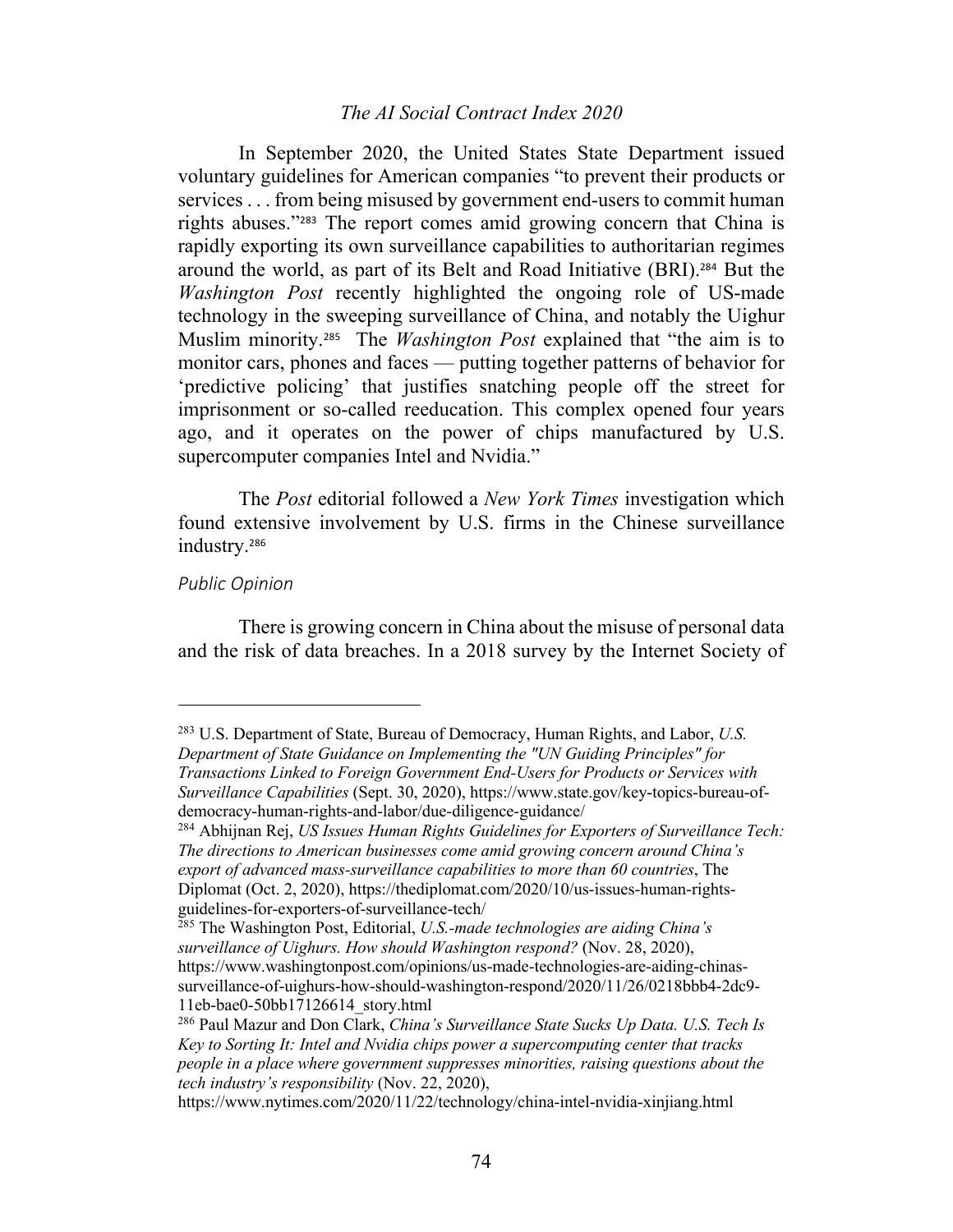China, 54% of respondents stating that they considered the problem of personal data breaches as 'severe.'<sup>287</sup> The World Economic Forum suggest that 2018-2019 "could be viewed as the time when the Chinese public woke up to privacy." According to the WEF, a controversy arose in 2019 when the Zao app, using AI and machine learning techniques, allowed users to swap faces with celebrities in movies or TV shows.<sup>288</sup> "It went viral as a tool for creating deepfakes, but concerns soon arose as people noticed that Zao's user agreement gave the app the global rights to use any image or video created on the platform for free." The company later clarified that the app would not store any user's facial information. Chinese consumers also challenged Alibaba when they learned that they had been enrolled in a credit scoring system by default and without consent. "Under pressure, Alibaba apologized."

#### *Data Protection*

In October 2020, the Chinese government published a draft Personal Data Protection Law (个人信息保护法 (草案)).<sup>289</sup> The law is modeled after the EU GDPR and is meant to be the first dedicated system to protect the privacy and personal data in China. <sup>290</sup> A significant portion of the law covers private collection of data, imposes consent and notice requirement, and enhanced legal liability for infringement. However, the law places a greater emphasis on how private companies may collect and use data rather than the use of data by authorities. For instance, article 27 on personal images and facial recognition allows the collection of unlimited amounts of personal data so long as it is done "for the purpose of safeguarding public

<sup>287</sup> Technology Review, *China's citizens do care about their data privacy, actually,* (Mar. 28, 2018), https://www.technologyreview.com/2018/03/28/67113/chinas-citizens-docare-about-their-data-privacy-actually/

<sup>288</sup> World Economic Forum, *China is waking up to data protection and privacy. Here's why that matters* (Nov. 12, 2019), https://www.weforum.org/agenda/2019/11/china-dataprivacy-laws-guideline/

<sup>&</sup>lt;sup>289</sup> China's Draft 'Personal Information Protection Law' (Oct. 21, 2020) (English Translation) https://www.newamerica.org/cybersecurity-initiative/digichina/blog/chinasdraft-personal-information-protection-law-full-translation/

<sup>290</sup> Gabriela Zanfir-Fortuna, *China's Draft Personal Information Protection Law in 13 Key Points,* the StartUp (Nov. 3, 2020), https://medium.com/swlh/chinas-draft-personalinformation-protection-law-in-13-key-points-5a9b9cdcf02c. Gil Zhang and Kate Yin, *A look at China's draft of Personal Data Protection Law*, IAPP (Oct. 26, 2020), https://iapp.org/news/a/a-look-at-chinas-draft-of-personal-data-protection-law/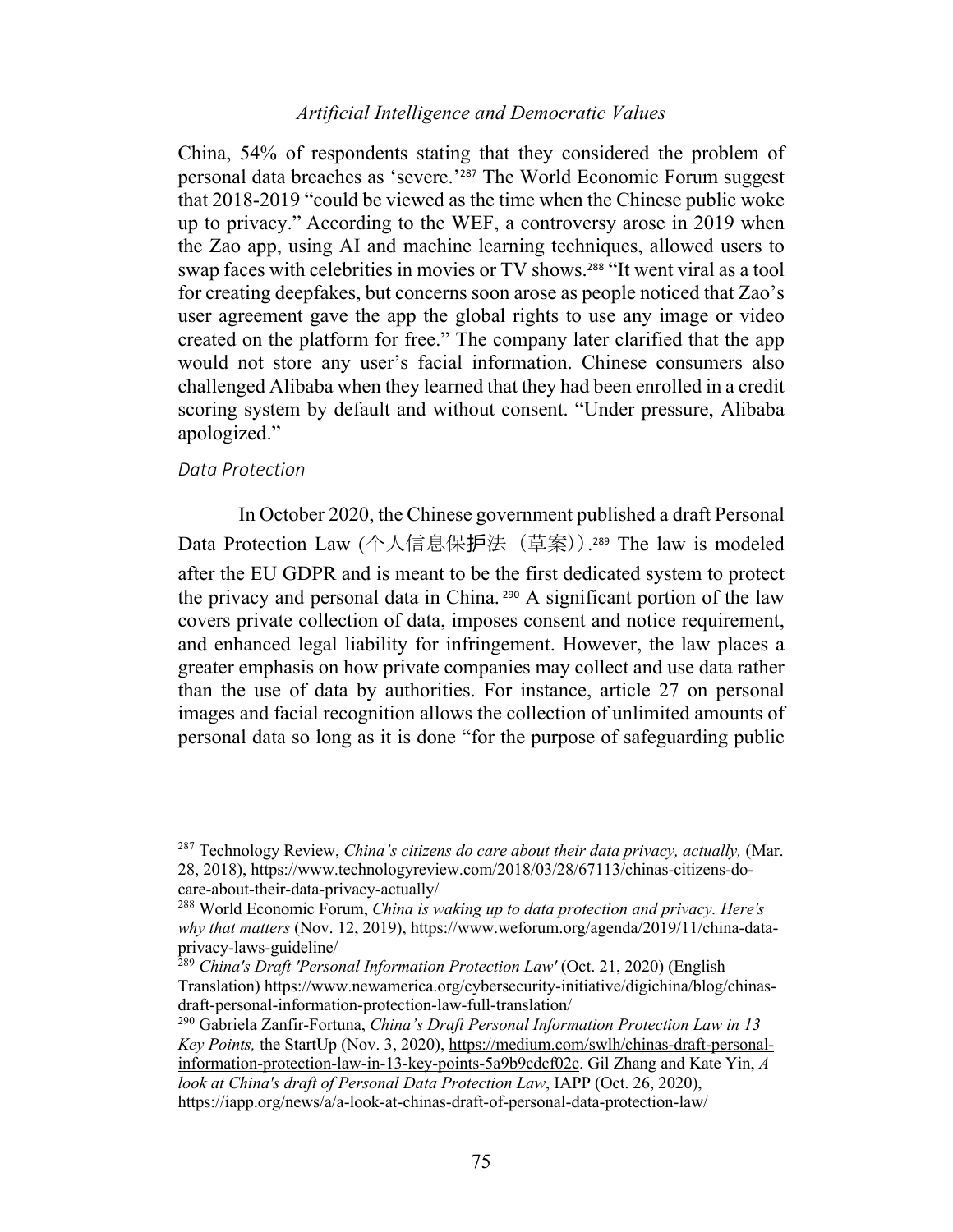security."<sup>291</sup> That is to say, the draft law does not limit the government's ability to collect or store biometric data obtained through facial recognition. In contrast, EU GDPR sees personal images as sensitive biometric data and requires Data Protection Impact Assessment (DPIA) for facial recognition technology. Finally, the draft law does not assign responsibilities when it comes to government entities that collect personal data, and who will be held responsible when it leaks. This became increasingly important with the rise of recent incidents of government leaks of personal information of its citizens. <sup>292</sup>

Nevertheless, as the big data industry has been rapidly growing in China, the draft law will significantly impact companies and provide more protection to users against unwanted data collection by private companies.

# *Fundamental Rights & OECD AI Principles*

China has endorsed Universal Declaration of Human Rights and G20 AI Principles. As a party to the UDHR, China shall recognize "the inherent dignity" of all human beings and to secure their fundamental rights to "privacy." Privacy rights are guaranteed to Chinese citizens under the Constitution. However, Article 40 of the Chinese constitution justifies the invasion of privacy "to meet the needs of State security." Furthermore, the Constitution is regarded as irrelevant, as there is neither a constitutional court nor any possibility to assert constitutional rights.<sup>293</sup> Relatedly, problematic exemptions for the collection and use of data, when it is related to security, health, or the flexibly interpretable "significant public interests" <sup>294</sup> contribute to weak data protection in China.

<sup>&</sup>lt;sup>291</sup> *China's Draft 'Personal Information Protection Law'* (Oct. 21, 2020) (English Translation) https://www.newamerica.org/cybersecurity-initiative/digichina/blog/chinasdraft-personal-information-protection-law-full-translation/

<sup>292</sup> *China, coronavirus and surveillance: the messy reality of personal data, Financial Times* (Apr. 2, 2020), https://www.ft.com/content/760142e6-740e-11ea-95fe-

fcd274e920ca; Paul Mozur, *China, Desperate to Stop Coronavirus, Turns Neighbor Against Neighbor,* The New York Times (Feb. 3, 2020),

https://www.nytimes.com/2020/02/03/business/china-coronavirus-wuhan-

surveillance.html; Personal data leaks spread along with coronavirus panic, TechNode, https://technode.com/2020/02/03/wuhan-data-leak-coronavirus/

<sup>293</sup> Greenleaf, *Data Privacy* (n 3) 196 f; Wang, 'Redefining Privacy' (n 11) 110; Ma and Roth (n 2) 355

<sup>&</sup>lt;sup>294</sup> Sacks S (2018) New China Data Privacy Standard Looks More Far-Reaching than GDPR. Center for Strategic and International Studies. https://www.csis.org/analysis/newchina-data-privacystandard-looks-more-far-reaching-gdpr.